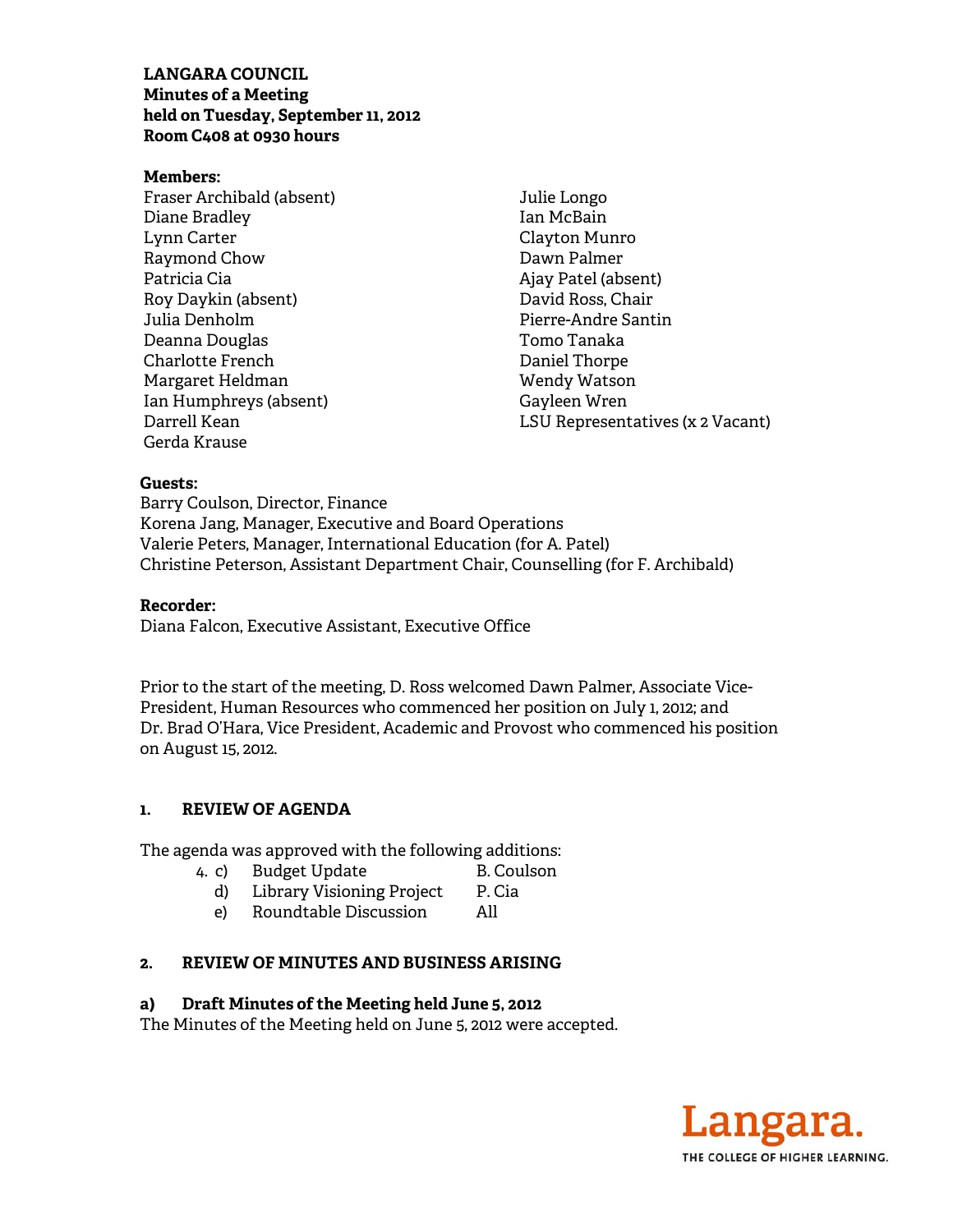## **Business Arising**

### **Back to Baseline Project Update**

C. French provided an update on the Back to Baseline project. Four projects are the focus of the next six months. Completing the build of the transfer credit catalogues is well under way with SFU receiving priority as the first intake of students for the dual degree partnership program will start in January of 2013.

The electronic transcript exchange project, facilitated by BC Campus, is in progress and scheduled to start final testing by December. Updates to the wait list system and improvements to managing course capacity for international students or other target groups is currently scheduled to go live for summer registration.

# **3. EDUCATION COUNCIL REPORT**

## **a) Education Council Meeting held on May 15, 2012**

G. Krause highlighted the summary report of the Education Council meeting held on May 15, 2012 and highlighted changes that continue to occur as part of the renewal of the Bachelor of Science in Nursing program.

G. Krause noted the approval of a draft Program Review Policy that will provide more structure and framework to the review and renewal process. She noted that it will be reviewed further by other departments as there are financial implications.

The Education Council summary report for May 15, 2012 was received for information.

# **4. FOR INFORMATION**

# **a) Human Resources – On-Line Employee Testing Proposal**

D. Palmer noted that a review of the online employee testing proposal has been completed. A focus group will be established to review the process. The only two vendors in British Columbia who can perform this service have been contacted to provide a demonstration. She noted that moving on-line testing outside the college will save money, reduce time and provide a better experience for applicants.

# **b) Long Service Awards**

D. Palmer announced that the Human Resources Department will assume the coordination of the Employee Long Service and Recognition Awards event. She highlighted proposed changes to the event, to the current process of calculating long service, and to the gift selection for long service employees. She noted that more research is required and invited members to email or call her with suggestions.

# **c) Budget Update**

B. Coulson provided an update on the 2013/14 budget process noting that R. Daykin will provide a complete report at a future meeting. Budget worksheets for operating budget will be distributed later in the week and are due by October 20, 2012.